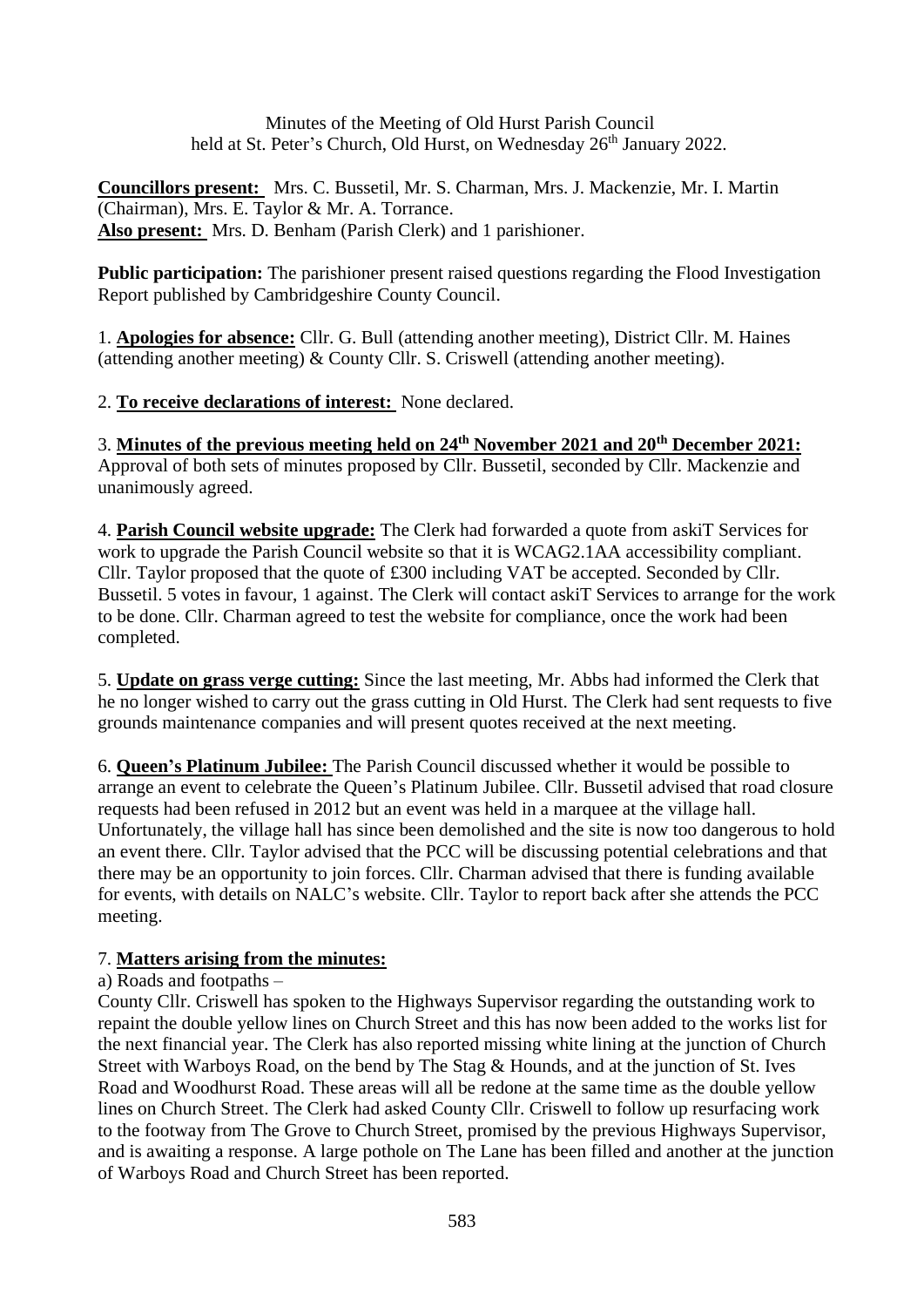The Clerk advised that she had submitted an application to the Local Highway Improvement Initiative 2022/3, asking for £13,500 towards a new stretch of footway to join up the two existing footways on The Lane, near to the village hall site. The Parish Council's contribution if successful, would be £1500. In the meantime, the Clerk had applied to Red Tile Wind Farm Trust for a grant of £5000 towards the project and District Cllr. Haines had advised that the application had been successful. This will enable the Clerk to lessen the amount needed from CCC to £8,500 which should help in the bid process.

b) Speedwatch – Cllr. Martin advised that Speedwatch sessions would resume after the clocks go forward in March.

c) Flooding – The Clerk had forwarded a copy of the Flood Investigation Report published by CCC to all councillors. The report can be found at:

[https://www.cambridgeshire.gov.uk/business/planning-and-development/flood-and-water/flood](https://www.cambridgeshire.gov.uk/business/planning-and-development/flood-and-water/flood-risk-management/flooding-and-flood-investigations)[risk-management/flooding-and-flood-investigations](https://www.cambridgeshire.gov.uk/business/planning-and-development/flood-and-water/flood-risk-management/flooding-and-flood-investigations)

Councillors agreed that the report should be put on the Parish Council website, a hard copy placed in the church, and details of where the report could be found, put in the newsletter and on the Parish Council noticeboard. The Clerk had received and circulated to councillors, an update from Kathryn Reading (Senior Flood Risk Officer at CCC). Ms. Reading continues to follow up the few remaining maintenance issues with the riparian owners of ditches in the St. Ives Road/Lancaster Close area. The Clerk has written to Ms Reading asking for her opinion on the merits of Old Hurst forming a Flood Group and writing a Flood Plan.

d) Parish Council newsletter – Cllr. Torrance had circulated a third draft of the newsletter. Cllr. Torrance will add information about the flood report and then send to all councillors for final approval. The Clerk will then arrange for printing and contact Mrs Bull for assistance with delivery to every household in Old Hurst.

## 8. **Finance.**

a) Payment of outstanding debts.

Cllr. Charman proposed approval of payments (1) to (5) and approval of payments (6) to (7). Seconded by Cllr. Mackenzie and unanimously agreed.

(1) Cq. No. 000731 - £162.02, E-ON, electricity for Parish Council owned street lights.

- (2) Cq. No. 000732 £88.20, askiT Services Ltd., councillor email addresses.
- (3) Cq. No. 000733 £193.55, Mrs. D. Benham, wages & expenses of Parish Clerk for December.
- (4) Cq. No. 000734 £1.00, HMRC, PAYE for December.
- (5) Cq. No. 000735 £14.79, Mrs. V. Edwards, reimbursement for plants for village flower troughs.
- (6) Cq. No. 000736 £197.35, Mrs. D. Benham, wages & expenses of Parish Clerk for January.
- (7) Cq. No. 000737- £0.80, HMRC, PAYE for January.

b) Current position.

A copy of the receipts and payments, bank reconciliation and bank statement had been sent to all councillors on 24<sup>th</sup> January 2022.

#### 9. **Correspondence.**

Forwarded to councillors:

a) Making Connections: Have your say on greener travel in greater Cambridge.

b) Have your say on our budget and new way of working – Cambridgeshire and Peterborough Combined Authority.

- c) Concessionary Passes Renewal Poster to the noticeboard.
- d) Combined Authority Update Issue 8.
- e) Cambridgeshire & Peterborough Against Scams Partnership updates.
- f) Christmas Holiday Schemes for Children to the noticeboard.